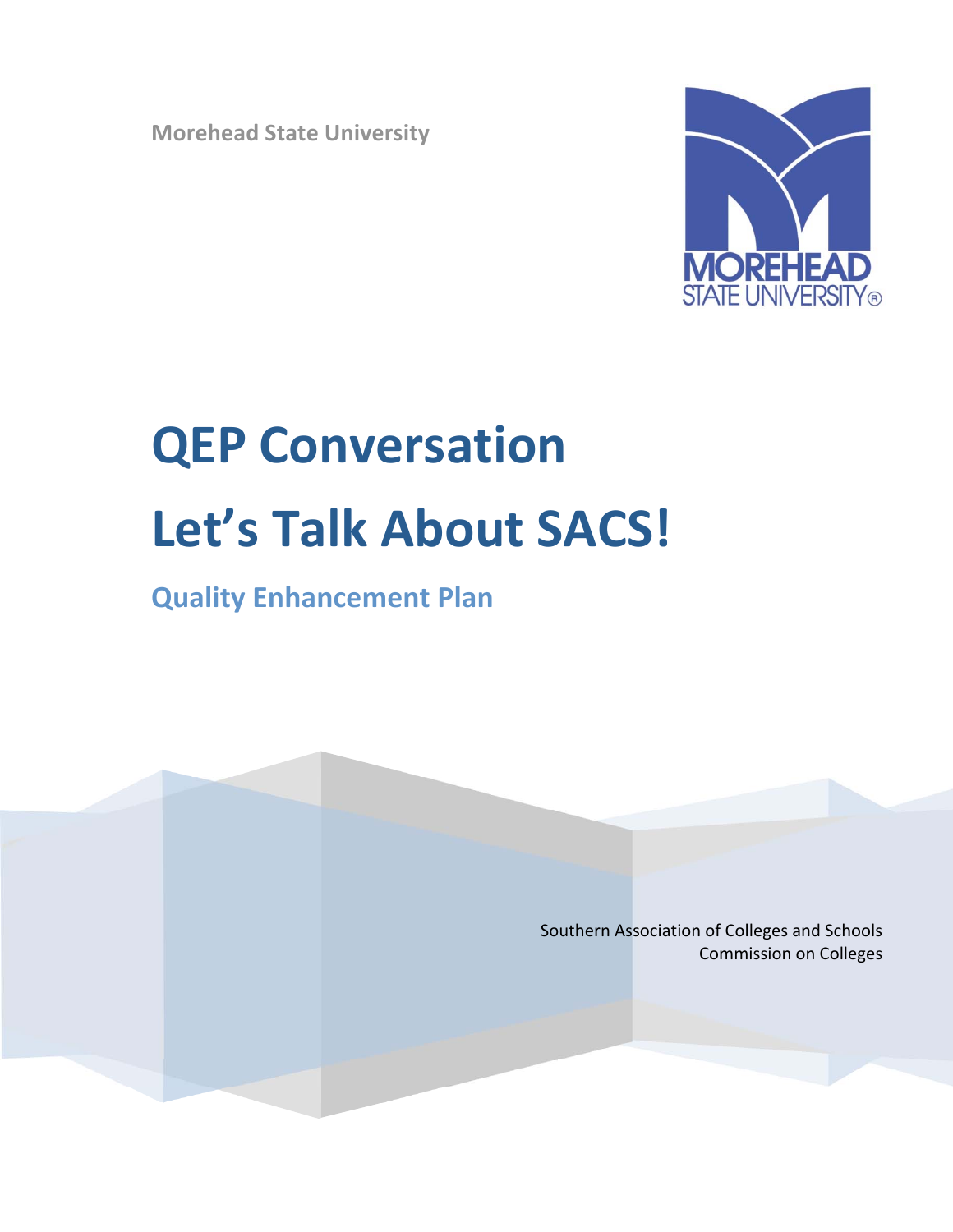## **QEP THEME APPLIED/EXPERIENTIAL LEARNING**

#### 1. What are the best practices related to this theme? (external data)

A best practice is a technique or methodology that, through experience and research, has proven to reliably lead to a desired result. A commitment to using the best practices in any field is a commitment to using all the knowledge and technology at one's disposal to ensure success. The term is used frequently in the fields of health care, government administration, the education system, project management, hardware and software product development, and elsewhere. [http://searchsoftwarequality.techtarget.com/]

The Quality Enhancement Plan has been a requirement of SACS accreditation for approximately seven years. SACS evaluates the effectiveness of an institution's QEP five years after the plan is approved. Given the short time since the inception of the QEP by SACS, relatively few institutions have experienced a review by SACS. Because a best practice tends to spread throughout a field after success has been demonstrated, sufficient time has not passed to widely develop and recognize best practices in the QEP. Therefore, the best practices described below are based on the reputation of the institutions plus the evaluation of the QEP documentation available from the institutions.

The most widely know and long established (38 years) resource for experiential education is the National Society for Experiential Education (NSEE). NSEE mission is: "The mission of NSEE is to foster the effective use of experience as an integral part of education, in order to empower learners and promote the common good. The goals of the organization are:

- to advocate for the use of experiential learning throughout the educational system and the larger community;
- to disseminate information on principles of good practice and on innovations in the field;
- to enhance the professional growth and leadership development of our members; and
- to encourage the development and dissemination of research and theory related to experiential learning." (NSEE website, Retrieved 08/23/09 at http://www.nsee.org/about us.htm#mission).

NSEE supports the use of learning through experience for:

- intellectual development  $\bullet$
- $\bullet$ cross-cultural and global awareness
- civic and social responsibility
- ethical development
- career exploration
- personal growth

The eight principles of good practices according to NSEE are the following:

- Intention
- $\bullet$ Preparedness & Planning
- Authenticity
- Reflection
- $\bullet$ **Orientation & Training**
- Monitoring & Continuous Improvement
- $\bullet$ **Assessment & Evaluation**
- $\bullet$ Acknowledgement

Source: National Society for Experiential Education, 1998 Annual Meeting, Norfolk, VA

In 2006, Morehead State University (MSU) was one of 76 institutions that received the newly created Community Engagement elective classification through The Carnegie Foundation for the Advancement of Teaching. The Community Engagement classification was broken down into three categories: 1) Curricular Engagement (5 institutions); 2) Outreach & Partnerships (8 institutions); and 3) Curricular Engagement and Outreach & Partnerships (63 institutions). Of those 76 institutions, then President George W. Bush, chose to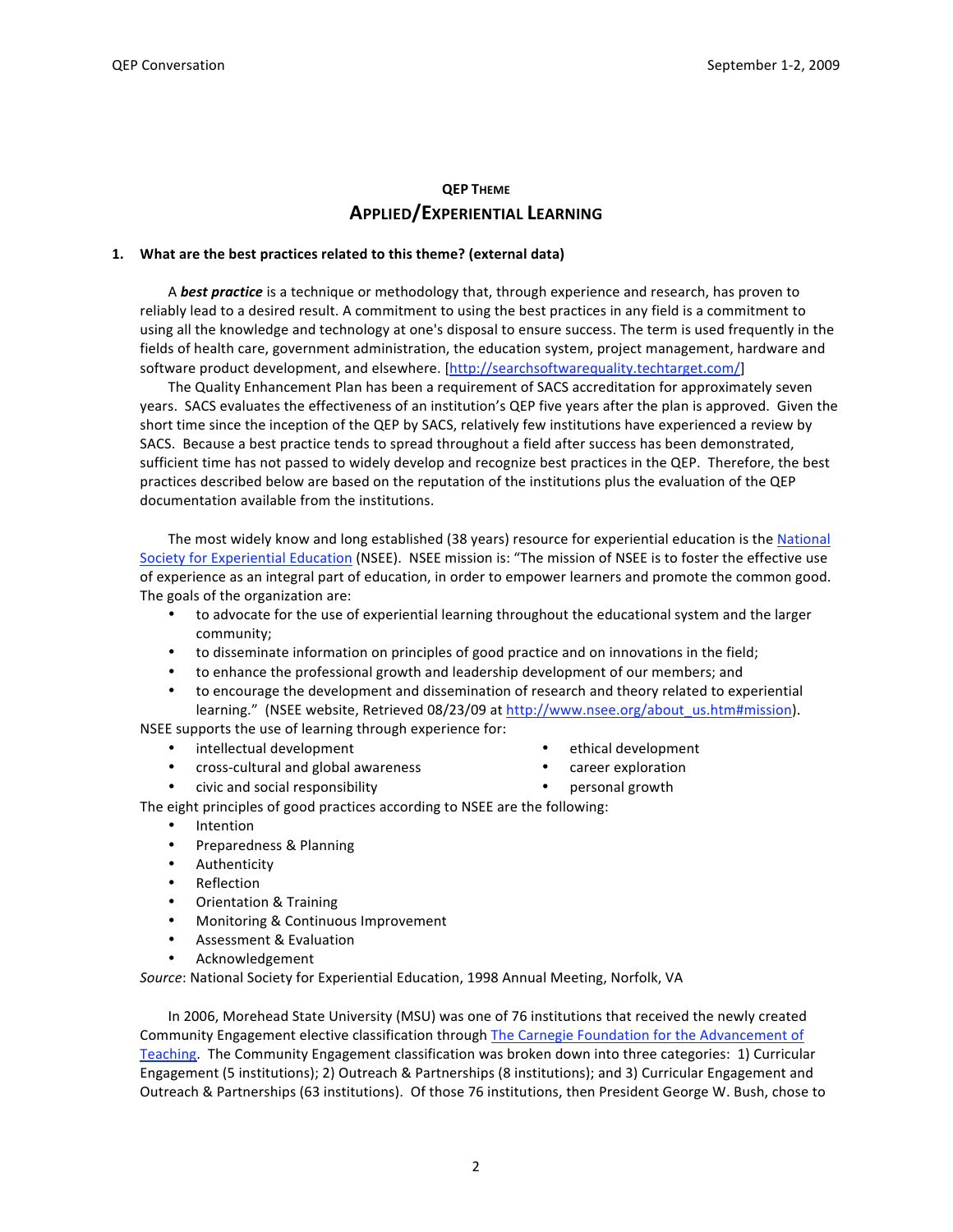highlight three of the Community Engagement programs: California State University @ Monterrey Bay; Elon University (NC); and Portland State University (OR). Others to consider include:

- Kalamazoo College (MI). Outcomes: Life-long learning, Career readiness, Intercultural  $\bullet$ understanding, Social responsibility, and Leadership (2004).
- $\bullet$ Northeastern University (MA). Components: Engagement, Reflection, and Transformation (2008).
- William Jewell College (MO). Components: Disciplinary Scholarship, Reflective Citizenship, and Active Engagement (2009).

#### 2. Do other QEP's exist related to this topic? If so, what are the best practices of other institutions related to this theme (external data)?

Several institutions consider this topic (i.e. University of Texas @ Arlington, Louisiana State University @ Baton Rouge), but Western Kentucky University and Western Carolina University (NC) are the two related to applied/experiential learning.

Western Carolina University Synthesis: A Pathway to Intentional Learning. Concept: Designed to help students create connections between what they learn inside and outside of the classroom and to afford faculty, staff, and students more opportunities to collaborate. Outcomes (Goals): Students will identify their aptitudes, abilities, and interests and articulate their future goals and aspirations; students will modify behaviors and values in response to knowledge and skills gained from their academic and co-curricular experiences; and students will recognize the synthesis of their university experiences and evaluate those experiences relative to their future education and career plans. Assessment: Using an electronic briefcase developed in house, students will provide demonstrative samples of work. This will take place throughout the students' freshman and senior vears.

Western Kentucky University Engaging Students for Success in a Global Society. Core Values: Student centered education; engaged learning; and disciplinary expertise within an interdisciplinary learning context. Concept: Students will engage with communities other than their own in purposeful learning activities that explicitly address their capacity and responsibility to contribute to community and society. Outcomes: Capacity to apply knowledge, respect for diversity, and civic responsibility.

#### 3. What are employer expectations for potential employees surrounding this theme? (external data).

Employer expectations for potential employees are:

- 1) When hiring, employees obviously want the best possible candidates they can find. This doesn't always necessarily align with the most "educated" as in book sense or how many degrees that someone has obtained. Because of upfront cost, employers want to hire new employees where the basic "fundamentals" have already been obtained. In most cases, one of the only ways for basic job skill fundamentals to be learned is through "on the job learning" specific to the related field.
- 2) Universities, not just MSU, need to recognize that classroom learning is not the only learning environment that matters, especially to employers.
- 3) More emphasis needs to be placed on communication in general. Of particular interest are knowing how to speak, how to interact with different types of people in different settings, how to express ideas precisely and clearly in writing and knowing how to dress for different situations.
- 4) More emphasis needs to be placed addressing trust, morals and ethics and why these are critical components to having a successful career.
- 5) Time management and organization skills should be treated as high priorities. One of the best ways for students to gain useful knowledge in these areas is to place the student in situations where these skills need to be used.

#### 4. How does this theme align with the mission of MSU (internal data)?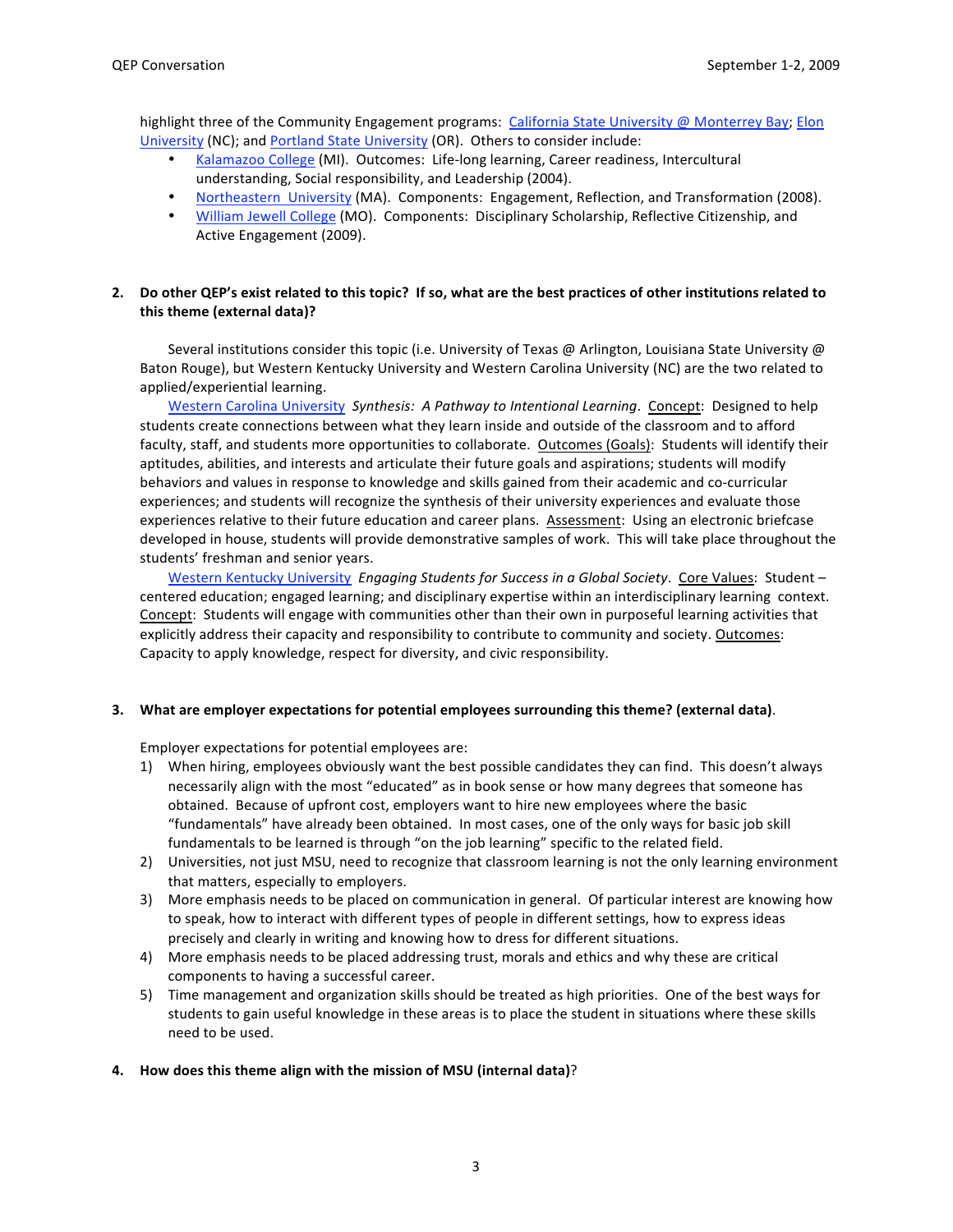The theme of applied/experiential learning is embedded in the history, mission, and strategic planning for Morehead State University. From its establishment as an institution dedicated to bringing "a light to the mountains", educating and serving the region of Eastern Kentucky and bettering the lives of Kentuckians through campus and community partnerships has been a core value.

Applied and experiential learning may be drawn from MSU Mission Statement: "MSU is dedicated to improving the quality of life while preserving and promoting the unique cultural heritage of East Kentucky." Stated as a primary objective in institutional focus, the university is committed to enhancing the region with social, cultural, and economic resources and support. One avenue for developing and implementing applied/experiential learning is through the MSU Center for Regional Engagement.

From the MSU web page (http://www.moreheadstate.edu/aboutmsu/): "Meeting the educational needs of East Kentucky while striving to constantly improve the quality of its public service, economic development and applied research programs are the primary objectives of Morehead State University."

From the MSU Mission Statement (http://www.moreheadstate.edu/aspire): "MSU pursues academic excellence, research, community engagement and life-long learning. MSU is dedicated to improving the quality of life while preserving and promoting the unique cultural heritage of East Kentucky."

From ASPIRE: "Goal 3 - Productive Partnerships: How will we utilize partnerships to benefit the people, communities and economy within the MSU service region?"

- We will strengthen and expand relationships with public schools and KCTCS institutions to facilitate  $(a)$ alignment of the curriculum, enhanced student preparation, and shared recruitment and student support services.
- We will collaborate with new and existing partners to achieve livable communities, an innovative  $(b)$ economy, social inclusion and collaborative governance.
- We will develop an infrastructure to support a more coordinated approach to building partnerships (c) specifically focused on regional stewardship.

#### 5. What are our student data and current practices related to this theme (internal data)?

Although certainly applied/experiential learning is being practiced in extra-, co- and curricular contexts, these student experiences are not organized nor are standard methods of delivery/assessment used. Internships are one of the primary ways for future employees to learn these basic job skill fundamentals. Current and potential employers of MSU graduates use internship programs to identify potential employees, train employees as to their expectations and then recruit from the pool. MSU should place more emphasis on creating internships at the college and department level and specific courses need to be developed and included in curriculum for internship and "on the job learning" opportunities.

Accurate record keeping is a must. It is only this year that MSU has begun to track data across the institution related to applied/experiential activities using the faculty/staff credentials database, Faculty180. In 2008-09, over 50% of the full time faculty at MSU reported professional activities related to regional engagement. Further, many faculty reported the use of service learning in their classes, where service learning incorporates some type of reflection by the students about their service, typically written. These reflection pieces are included as part of the overall grade for the class.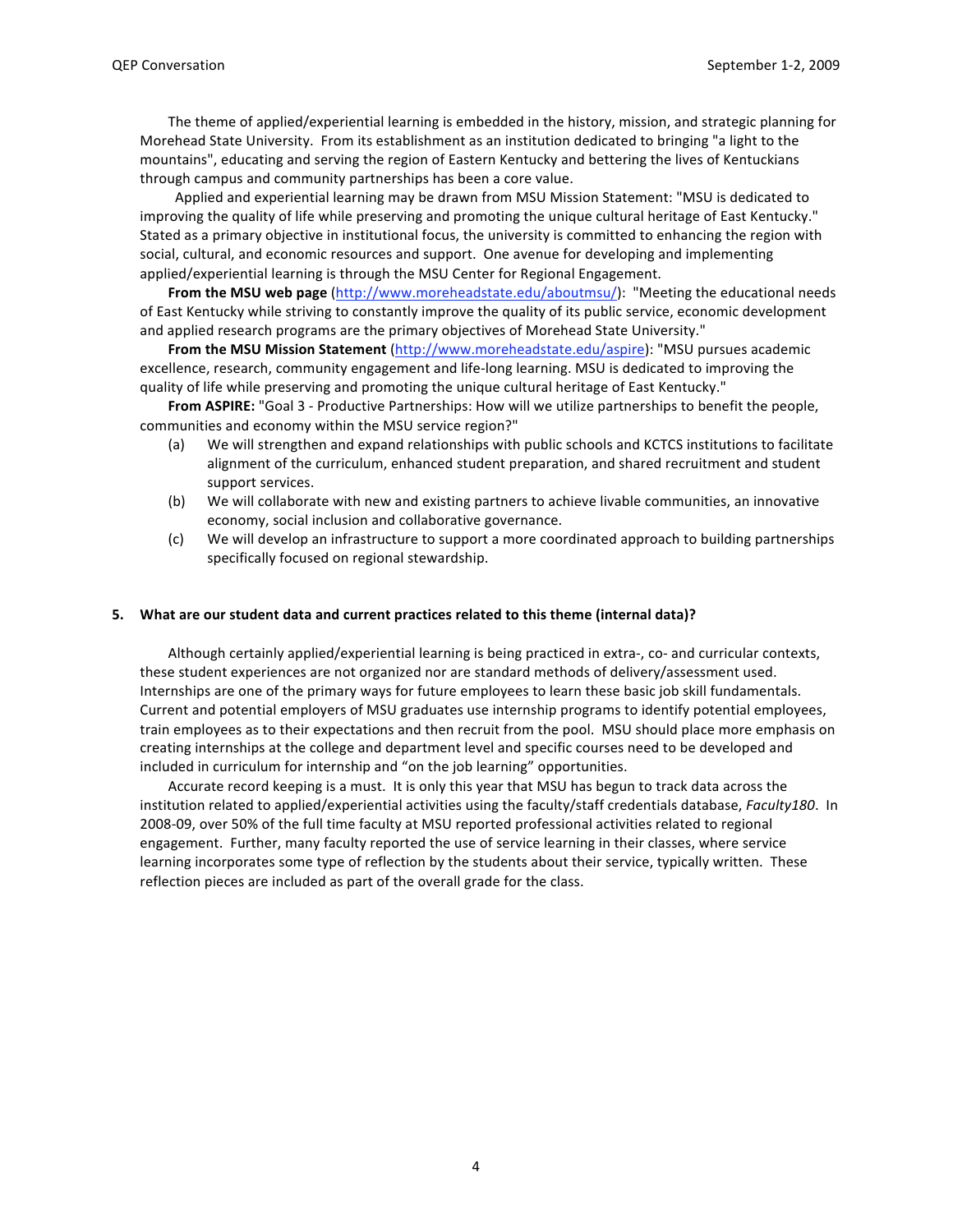# **OEP THEME CRITICAL/ANALYTICAL THINKING**

#### 1. What are the best practices related to this theme (external data)?

The definition of Critical/Analytical Thinking can vary drastically depending on the focus of the institution, the instructional approach of a college or department or one's individual's perspective. Critical and analytical thinking obviously infiltrates every academic discipline to some degree and is a fundamental tool required by all students headed out into the workforce. Critical Thinking was defined in the QEP reports of the following institutions:

- Bethel College (Tennessee): "A process of successfully analyzing, assessing, and reconstructing information in an objective manner"
- Georgia State University: "wide range of cognitive skills and intellectual dispositions needed to effectively identify, analyze, evaluate arguments and truth claims; to discover and overcome personal prejudices; to formulate and present convincing reasons in support of conclusions; and to make reasonable, intelligent decisions about what to believe and what to do"(Bassham, Irwin, Nardone & Wallace, 2005, p. 1)
- University of Louisville: "Critical thinking is the intellectually disciplined process of actively and skillfully conceptualizing, applying, analyzing, synthesizing, and/or evaluating information gathered from, or generated by, observation, experience, reflection, reasoning, or communication, as a guide to belief and action." The Foundation for Critical Thinking (http://www.criticalthinking.org/about/centerforCT.cfm)
- 2. Do other QEPs exist related to this topic? If so, what are the best practices of other institutions related to this theme (external data)?
	- Bethel College Improving Critical Thinking: A Plan for Quality Enhancement http://www.bethelu.edu/critical/faculty resources

Instruction in critical thinking will be targeted in every stage of the undergraduate program, traditional and Educational Outreach. Every division will be involved, and best practices in critical thinking will be widely disseminated. It will involve the ability to view new information with an open mind, the ability to recognize external and internal biases, discerning both strengths and weaknesses of the information. Ultimately, the critical thinker will use information in an effective and ethical manner on a consistent basis. Critical thinking approaches include:

- a) Use active learning methods;
- b) Select activities and topics that will interest students;
- c) Use collaborative learning methods;
- d) Recommended types of exercises;
- e) Service learning debates;
- f) Case studies simulations; and,
- g) Active-learning with real-world problem solving.

Assessment includes:

- a) Students take MAPP test and the CAT test twice each during their college careers (during their first and fourth semesters for SUCCESS students and as freshmen and seniors in the traditional program).
- b) MAPP (formerly Academic Profile) is a multiple-choice test produced and scored by ETS, with sub scores in a variety of areas including critical thinking.
- c) CAT is a mostly short answer test produced by Tennessee Tech and scored locally at Bethel by traditional and SUCCESS faculty.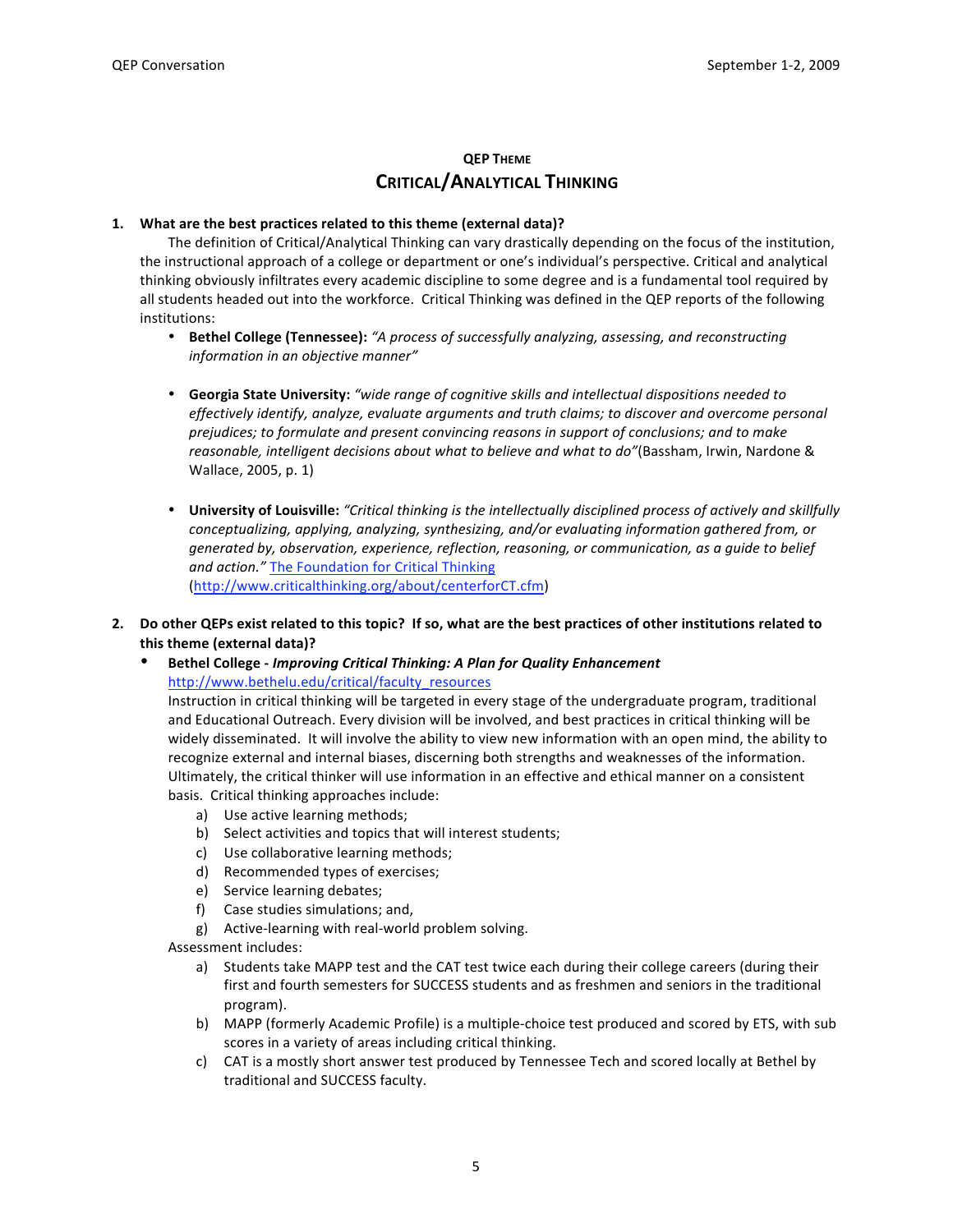#### Eastern Kentucky University - Explore, Evaluate, Expand, Express

http://www.sacs.eku.edu/qep/QEP\_FAQ.pdf?PHPSESSID=b0oi41jui7foeoqqpet9bkr521

EKU will develop informed, critical and creative thinkers who communicate effectively. Students will be able to: explore (discover, investigate) and use relevant information in order to gain knowledge and solve problems; evaluate (differentiate, analyze) information and ideas using appropriate methods; expand (develop) and generate their own ideas; express (deliver, communicate) a point of view and develop it with awareness of alternatives. The program components to help achieve their QEP are:

- a) Professional development plan, program initiatives, and overall university assessment plan.
- b) Level 1 program's are university-wide, co-curricular initiatives. The initially approved programs include The Service Learning Project, Thinking and Communicating across the Curriculum, Addressing Critical and First Year Course: Transition to College and The Studio for Academic Creativity.
- c) Level 2 programs are individual or unit specific pilot programs. Two programs are approved at this level: The CACTUS Project (Citizens' Assembly for Critical Thinking about the United States) and The Science in Society Project.
- d) Level 3 programming is described as unit specific, non-funded initiatives demonstrated through educational objectives on the strategic plan. These objectives demonstrate the application of critical and creative thinking principles to discipline specific knowledge.
- Assessment: The overall University Assessment Plan describes a university-wide process of assessing the development of informed, critical and creative thinkers who communicate effectively. Both formative and summative evidence of students' progress toward the goal will be sought.

# **Georgia State University - Critical Thinking through Writing**

#### http://www.gsu.edu/files/QEP Final Draft(1).pdf

The goal of the QEP is to increase students' performance on two of the University's general education learning outcomes - critical thinking and written communication - as evidenced in their academic major. Writing is incorporated as the conduit for the expression of critical thinking as follows:

- a) University-wide graduation requirement (effective for students entering in fall 2009 and thereafter) that undergraduates pass two critical thinking through writing (CTW) courses in their major.
- b) Each course will contain multiple writing-to-learn activities and assignments that address issues relevant to that major.
- c) CTW activities and assignments will be structured to permit frequent feedback to students and opportunities for revision.
- d) Course assignments will align with the University's definition of critical thinking. The student to instructor ratio in CTW courses may not exceed 25:1, thus creating an environment conducive to active learning.

Assessment is conducted:

- a) Through department's annual reports of student learning outcomes for the major.
- b) Through a variety of surveys of instructors and students, and through written reports from ambassadors.
- c) Indirectly through use of NSSE Benchmark items and exit surveys of graduating seniors.
- d) By using questions added to alumni surveys, when academic units undergo Academic Program Review
- e) To provide further useful information on the impact of CTW on student learning.
- University of Louisville Ideas to Action: Using Critical Thinking to Foster Student Learning and **Community Engagement** http://louisville.edu/ideastoaction/what/i2a-frequently-asked-questions.html A cornerstone of the "i2a" project is students' engagement in what is called a "culminating experience." Before graduation, every student will be asked to apply his or her new knowledge and critical thinking skills in a project or research endeavor that has practical application. The style and scope of the culminating experience will vary by school, department or academic program. The University has chosen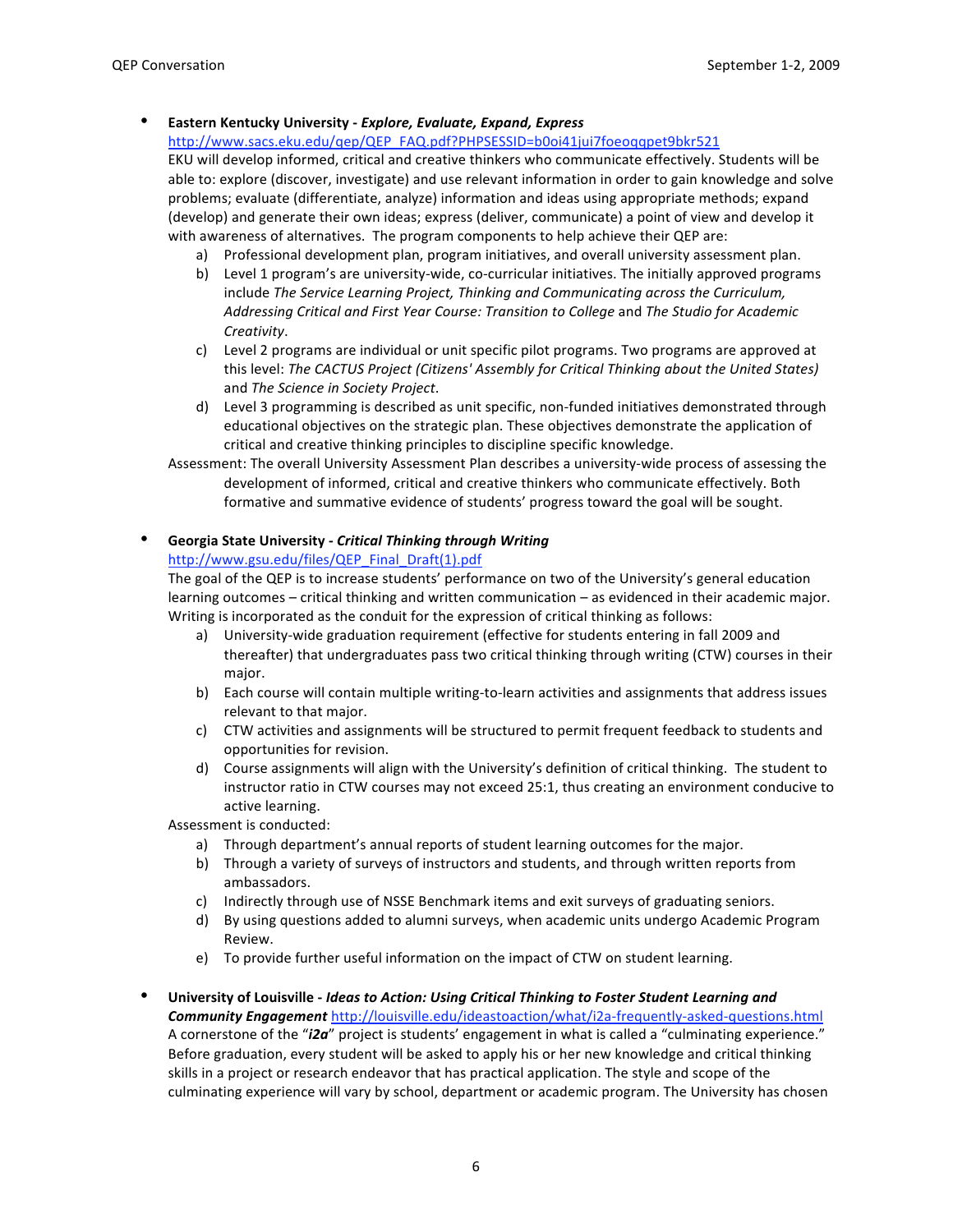to take an expansive approach to culminating experiences and expects participating units to develop a mix of approaches, which could include capstone courses/projects, internships, senior theses, research projects and/or service learning projects.

Assessment involves an i2a evaluation plan that aligns with the University-wide assessment activities, provides structure for unit-based *i2a* plans, and offers a range of resources for individual faculty to shape curricular innovations to support i2a.

- 3. What are employer expectations for potential employees surrounding this theme (external data)? According to MSU's Career Services Center:
	- a) "Problem solving skills" are listed in the top skills national employers want in recent college graduates along with "initiative".
	- b) Employers, specifically MSU recruiters, have stated that they want to see skills and accomplishments on resumes. Being able to recognize a problem and taking the initiative to solve the problem is important. This is not industry specific.

Suggestions: Include real life case studies from business and industry for student projects. Utilize "mentors" from industry in classes. Include research and professional development in capstone courses. Create internships in which students perform at least 50% of their work in real life professional situations. Detailed learning contracts with employers are suggested that would include specific learning objectives.

#### 4. How does this theme align with the mission of MSU?

MSU Mission: We are a diverse community of learners committed to student success. MSU is accredited as a comprehensive University offering quality higher education opportunities in a collegial and open environment. MSU pursues academic excellence, research, community engagement and life-long learning. MSU is dedicated to improving the quality of life while preserving and promoting the unique cultural heritage of East Kentucky.

Morehead State University's strategic plan, ASPIRE to Greatness, was developed as an institution-leading document through the year 2010. Our values indicate a commitment to scholarship, learning and service and that excellence will be achieved through teamwork, leadership, innovation and accountability. The strategic goal associated with critical/analytical thinking is identified by the "A" in ASPIRE. The "A" signifies academic excellence and that Morehead State University will develop, deliver and maintain superior academic programs. Achieving these significant goals will influence not only student critical/analytical thinking but many other academic crucial traits. This will be accomplished this by fostering a culture of excellence by maintaining quality instruction with high standards on teaching and learning, through scholarship, undergraduate and graduate research and creative activities.

#### 5. What are our student data and current practices related to this theme (internal data)?

#### 2008 Kentucky ACT High School Profile Report

- a) Only 19% of graduates met all four ACT College Readiness Benchmark Scores.
- b) Less than 35% of graduates were ready for college level math no matter the math curriculum they followed according to Math ACT College Readiness Benchmark.
- c) Less than 27% of graduates were ready for college level math no matter the math curriculum they followed according to Science ACT College Readiness Benchmark.
- d) The average MSU freshman in the fall 2008 had ACT sub scores in Math and Science of 20.2 and 21.5, which were 1.8 and 2.5 lower than the ACT College Readiness Benchmark Scores respectively.

#### **2007 CLA Technical Appendices**

a) According to the mean CLA scores, first time MSU freshman in the fall of 2007 were "Well Below" their national counterparts with regard to their ability to synthesize information and "Below" their national counterparts with regard to their ability to write analytically.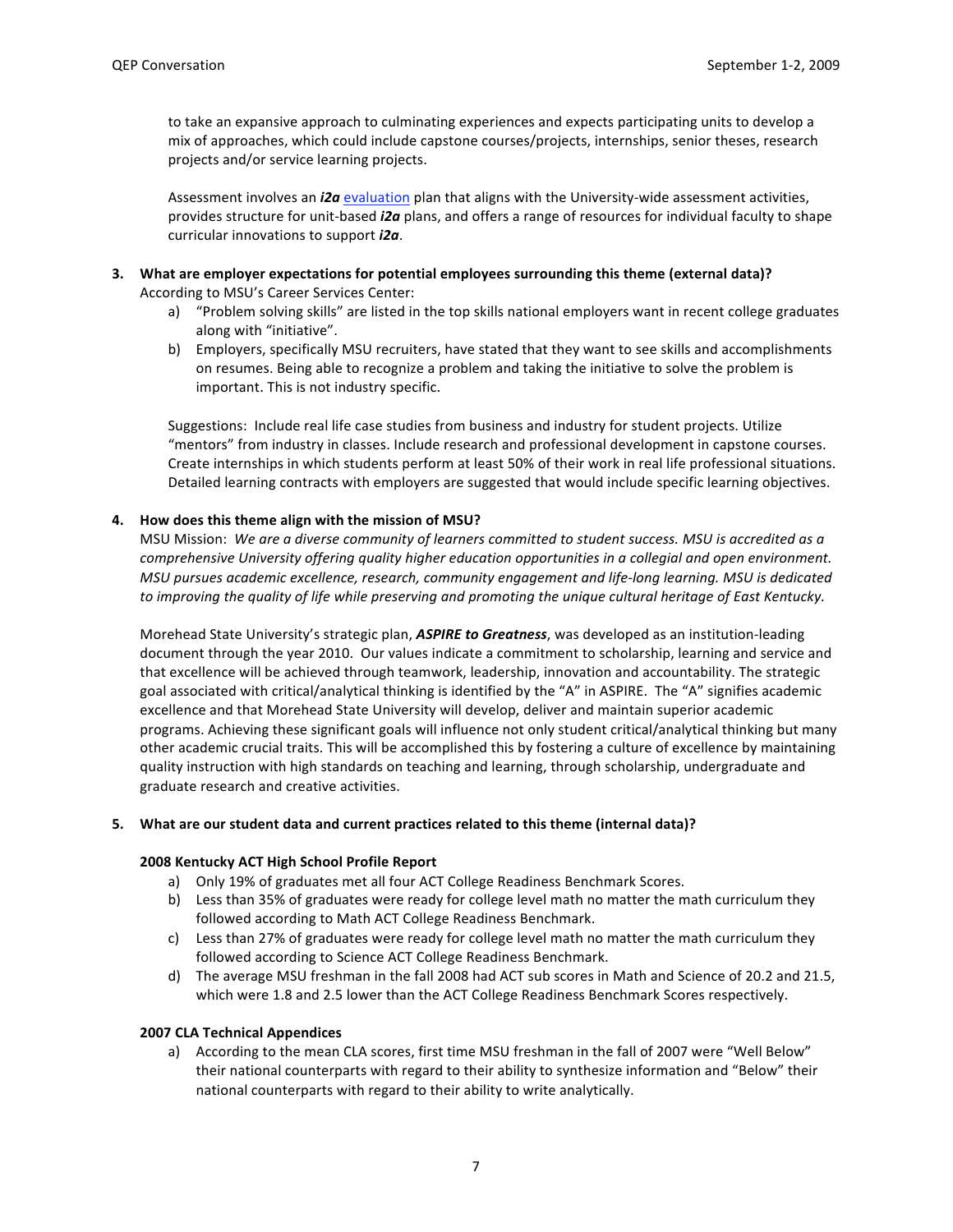# **QEP THEME DIVERSE/GLOBAL CONTEXT**

#### 1. What are the best practices related to this theme (external data)?

The **best practices** of institutions using the diverse/global context as their QEP topic typically include three basic learning outcomes. The outcomes are: (1) Knowledge - an awareness of significant contemporary issues and their global scope, including the history, differences, and perspectives of and within regions and cultures; (2) Skills - the ability to engage positively with, and learn from, people of different backgrounds and in different environments; and (3) Attitudes - self-awareness as both national and global citizen.

#### 2. What are the best practices related to this theme (external data)?

#### Duke University - Global Duke: Enhancing Students' Capacity for World Citizenship

The QEP is designed to increase Duke's focused attention on global challenges and paths to meeting them, and to foster attitudes and values that will enable Duke graduates to learn and function most effectively in the world-to be "world citizens," in other words. The overarching program objective is that activities associated with the QEP will contribute to the development of bonds within the student body through shared experiences, and in so doing will further strengthen the sense of Duke as a learning community. Three paths are proposed to fulfill these outcomes. Two of them are new curricular initiatives: a Winter Forum and a Global Semester Abroad. The third path is infrastructural: a Global Advising Program.

[http://academiccouncil.duke.edu/wp-content/uploads/2009/01/qep-draft-19-january-16-2009.pdf]

#### Kennesaw State University - Get Global

The purpose of the QEP is to make certain that global learning rises to the top tier of the university's educational priorities and outcomes in order to reinforce global learning for an engaged citizenship. The QEP focuses on increased opportunities for international learning experiences for students, faculty, staff and administrators, including implementing a global learning certification program and increased financial support for study abroad. The QEP student learning outcomes are: (1) Global Perspectives (Knowledge): Graduating students recognize and incorporate the diversity, commonalities, and interdependence of the world's people, nations, and/or environmental systems into their general knowledge, academic specializations and worldviews; (2) Intercultural Engagement (Skills): Graduating students demonstrate effective and appropriate communication, interaction and teamwork with people of different nationalities and cultures, either locally or internationally; and, (3) Global Citizenship (Attitudes): Graduating students demonstrate respect and support for the common good of the world community, including its diversity, attention to human rights, concern for the welfare of others, and sustainability of natural systems and species. [http://www.kennesaw.edu/getglobal/]

#### University of Tennessee Knoxville - Ready for the World

The QEP is a program to help students gain the international and intercultural knowledge they need to succeed in today's world. It is part of a long-range plan to transform the campus into a culture of diversity that best prepares students for working and competing in the 21st century. This QEP calls for expanding the curricula, increasing global competency of faculty and staff and focusing on the intercultural issues of particular concern to the university. Along with recruiting more international students and faculty, UT-Knoxville will increase the number of students who study abroad and change the programming, the opportunities and the overall feel of campus life. To date, more than 100 Ready for the World grants totaling more than \$400,000 have been awarded for projects and programs that promote intercultural and international awareness. The learning outcomes are to provide students opportunities: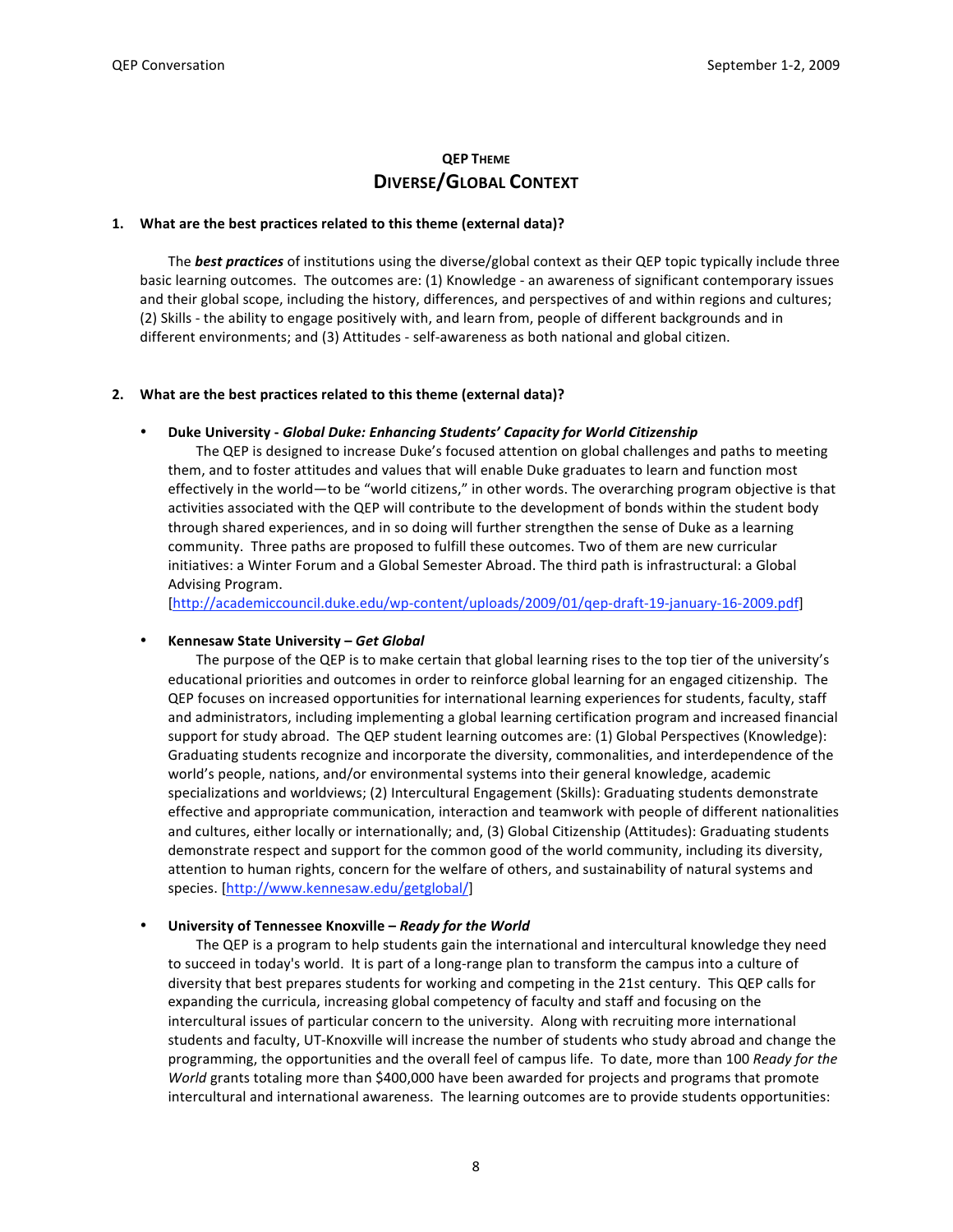(1) to gain a worldview that recognizes, understands and celebrates the complexity of cultures and people; (2) to gain competence in cross-cultural communication, both domestic and international; (3) to develop the capacity to think critically about international and intercultural issues; (4) to develop the understanding that knowledge is global; and, (5) to develop a passion for life-long engagement with global learning. Ready for the World complements UT's Diversity Action Plan that requires all departments to strengthen recruitment and retention efforts to enhance diversity among all faculty and staff. [http://www.utk.edu/readyfortheworld/]

#### Other QEP Examples Related to Diverse/Global Context

- Rollins College http://tars.rollins.edu/QEP/QEP%202\_15\_05.pdf
- Texas Tech University (crossover with multiple themes) http://www.depts.ttu.edu/provost/qep/docs/QEP PowerPoint.pdf
- University of Tampa http://www.hccfl.edu/sacs/qep/documents/UTQEPlink.pdf
- Wake Forest http://www.wfu.edu/qep/documents/QEP011906 SACSReport.pdf
- Western Kentucky University http://www.wku.edu/qep/QEPprimer.pdf

#### 3. What are employer expectations for potential employees surrounding this theme (external data)?

The MSU Career Services Center was asked to provide external data from employers of MSU graduates related to the Diverse/Global Context theme. The response follows.

- a. Employers state that they want employees who can work in a diverse global marketplace. This includes being able to work with others who have cultural, religious, and gender differences.
- b. Many employers now have minority recruiting programs.

Suggestions: Include cultural, religious, and gender studies as part of the humanities requirements. Offer multi-cultural recruiting/networking events for employers to meet students and alumni. Emphasize Career Fair for all students to network with employers.

#### 4. How does this theme align with the mission of MSU (internal data)?

The Diverse/Global Context QEP theme motivates MSU to develop students who are skilled in crosscultural adaptability and experienced in cultural diversity. While promoting and preserving the unique cultural heritage of Eastern Kentucky is paramount to the MSU mission statement, excellence will be achieved by developing a strong link and interaction to global views.

ASPIRE to Greatness, the institutional strategic plan describes MSU as being a "diverse community of learners committed to student success." A global view of experiences will facilitate this success through the development of a clear linkage to students' local views. The phrase "think globally, act locally" can be applied here to encourage students to learn about diverse global issues and then apply those lessons locally.

The exhibition of the institutional commitment to sustaining diversity and inclusiveness is demonstrated by the Board of Regents adoption of a resolution sustaining diversity. This resolution commits to the infusion of diversity into all aspects of University life. The Board of Regents has obligated itself to that shared value and challenges all members of the University community to act affirmatively in identifying, creating and accomplishing diversity in its many forms and venues.

#### 5. What are our student data and current practices related to this theme (internal data)?

Originally developed as a three-year plan through the 2006-2007 fiscal year, the MSU Diversity Plan was incorporated into our University Strategic Plan, ASPIRE To Greatness, as the President's Diversity Initiative. The plan and supporting documents found at www.moreheadstate.edu/diversity provide greater detail of the original objectives and whether or not they have been achieved or are in progress. Additionally, the CPE CEO report indicates areas of improvement in both recruitment/retention of a diverse student population as well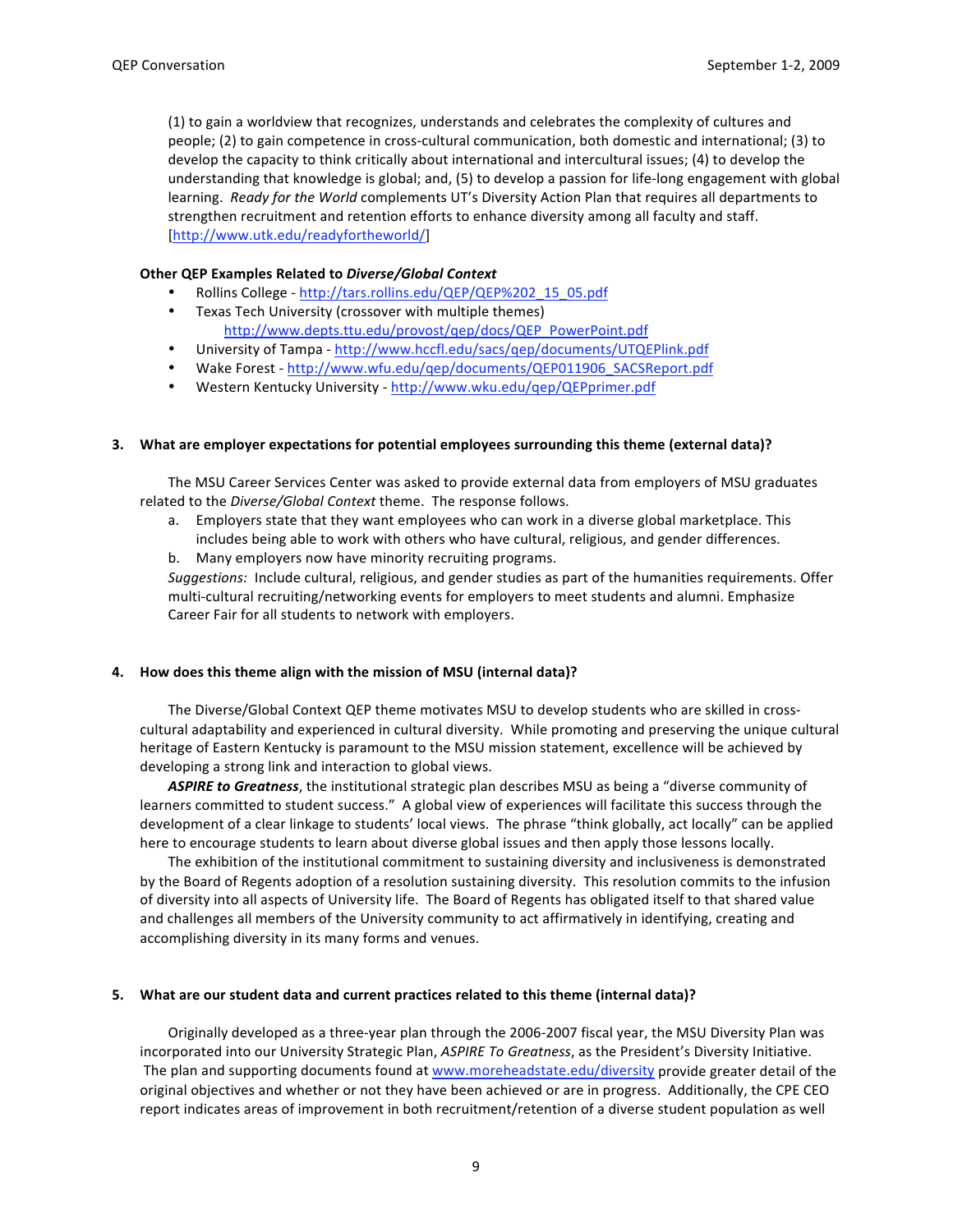as our faculty/staff presence. The President's Diversity Council, under the guidance of the Chief Diversity Officer, and in cooperation with the Campus Environment Committee is responsible for developing the next iteration of the plan.

The National Survey of Student Engagement (NSSE) was administered at MSU in 2007 to freshman and senior groups of students. The number of respondents was 218 freshman (5.9%) and 281 seniors (5.1%). Several survey questions are related the Diverse/Global Context theme, as follow.

| <b>NSSE Question</b>                                          | S<br>û<br>ä | <b>MSU</b> | KY<br><b>Publics</b> | Carnegie<br><b>Peers</b> | <b>NSSE</b><br>2007 |
|---------------------------------------------------------------|-------------|------------|----------------------|--------------------------|---------------------|
|                                                               |             |            |                      |                          |                     |
| Included diverse perspectives (different races,<br>1.e.       | <b>FY</b>   | 2.79       | 2.74                 | 2.79                     | 2.76                |
| religions, genders, political beliefs, etc.) in class         | <b>SR</b>   | 2.82       | 2.77                 | 2.86                     | 2.80                |
| discussions or writing assignments                            |             |            |                      |                          |                     |
| 1.u. Had serious conversations with students of a             | <b>FY</b>   | 2.24       | $2.46**$             | $2.53***$                | $2.57***$           |
| different race or ethnicity than your own                     | SR          | 2.30       | $2.54***$            | $2.64***$                | $2.66***$           |
| Had serious conversations with students who are<br>$1_v$      | <b>FY</b>   | 2.73       | 2.63                 | 2.64                     | 2.68                |
| very different from you in terms of their religious           | SR          | 2.63       | 2.66                 | 2.67                     | 2.71                |
| beliefs, political opinions, or personal values               |             |            |                      |                          |                     |
| 10.c. Encouraging contact among students from                 | <b>FY</b>   | 2.45       | $2.61*$              | $2.62*$                  | $2.63*$             |
| different economic, social, and racial or ethnic              | SR          | 2.30       | 2.40                 | $2.47**$                 | $2.44*$             |
| backgrounds                                                   |             |            |                      |                          |                     |
| 11.1. Understanding people of other racial and ethnic         | <b>FY</b>   | 2.47       | 2.58                 | $2.64*$                  | 2.61                |
| backgrounds                                                   | <b>SR</b>   | 2.34       | $2.55**$             | $2.65***$                | $2.59***$           |
| * Statistically significant difference [p=0.05 (2-tailed)]    |             |            |                      |                          |                     |
| ** Statistically significant difference [p=0.01 (2-tailed)]   |             |            |                      |                          |                     |
| *** Statistically significant difference [p=0.001 (2-tailed)] |             |            |                      |                          |                     |

As compared to the Kentucky public institutions, Carnegie peer institutions and overall NSSE institutions, the results from MSU students may be interpreted as follows:

- MSU students felt diverse perspectives were included in class discussions or writing assignments. However, both freshman and senior groups significantly lagged behind other peers (from KY public institutions, Carnegie peer institutions, and all NSSE surveyed institutions) in having serious conversations with students of a different race or ethnicity.
- $\bullet$  . MSU freshman felt they had serious conversations with students of very different religious, political or personal beliefs/values, when compared to their peers. However, seniors lagged behind their peers slightly.
- $\bullet$ Most MSU students significantly lagged behind their peers when asked if the University encouraged contact among students from different economic, social, racial or ethnic backgrounds.
- $\bullet$ Most MSU students, and particularly seniors, significantly lagged behind their peers in their opinion of how they understood people of different racial or ethnic backgrounds.
- $\bullet$  . From these results, the conclusion might be drawn that MSU students felt they significantly lagged behind their peers at other institutions in getting an adequate diverse/global context at MSU.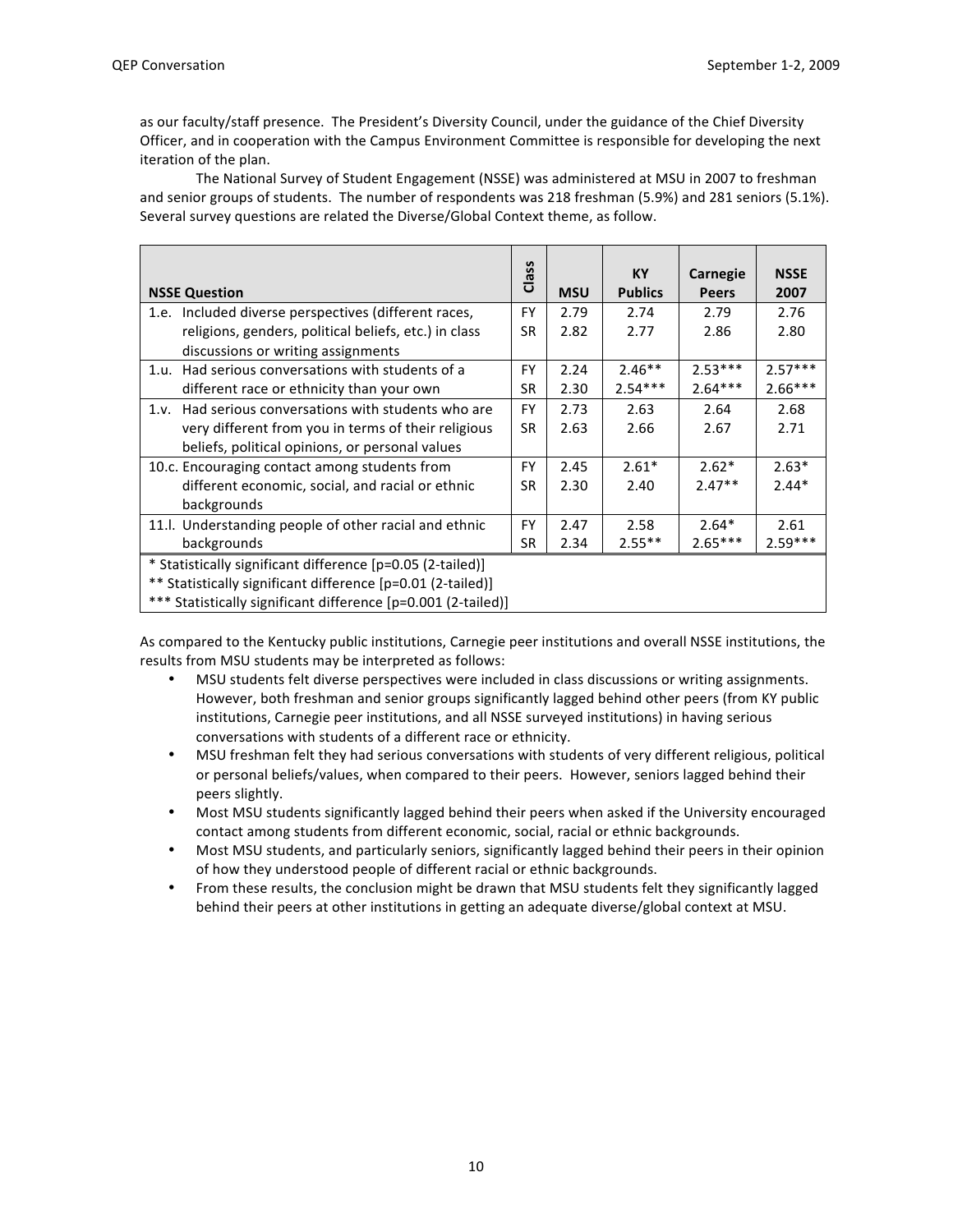# **OEP THEME** LIFE/LEADERSHIP SKILLS

#### 1. What are the best practices related to this theme (external data)?

Countless colleges and universities incorporate life/leadership skills in the comprehensive education of students. Often referred to as co-curricular programs/activities, these elements of higher education place an emphasis upon the development of skills through out-of-class experiential learning that complements the academic curriculum. Examples of programs include, but are not limited to:

- a) Hancock Student Leadership Program (Western Connecticut University): "The emphasis of the program is to strengthen students' ability to inspire, motivate and influence others on campus." (http://www.wcsu.ctstateu.edu/hslp/)
- b) The Student Leadership Development Program (Southern Illinois University Edwardsville): This program "offers a wide variety of opportunities that complement the classroom experience. These opportunities can provide a competitive edge as students/graduates enter the work force, or apply for scholarships, or Graduate School." (http://www.siue.edu/kimmel/sldp/)
- c) Student Leadership Academy (Collin College): This program is "designed to develop leaders through the acquisition and application of knowledge, skills, abilities, experience and personal reflection. An experiential learning environment fosters teamwork and builds character through scholarship and service." (http://www.ccccd.edu/academics/sla/)
- d) Student Leadership Institute (DePaul): "The Student Leadership Institute is dedicated to preparing socially responsible leaders who work for positive change in their chosen fields and communities and who are committed to the common good." (http://studentaffairs.depaul.edu/sli/about/mission.asp)
- e) Ball State University Department of Educational Leadership: Engaging Educational Experts: This program places an emphasis upon "preparing engaged educational experts who are sensitive and responsive to the contextual bases of teaching, learning, and development is the scope of the Department of Educational Leadership. Students who participate in this program acquire experience on a practical, theoretical and clinical level. The program reinforces professional expertise through advanced coursework, projects, authentic experiences, and leadership. Participants also use their professional leadership skills to serve and bless the lives of all with whom they come in contact. www.bsu.edu/edleadership." (http://www.eep.com/merchant/newsite/best\_practice.html)
- 2. Do other QEP's exist related to this topic? If so, what are the best practices of other institutions related to this theme (external data)?

Research related to other institutions produced three examples of colleges and universities that have incorporated student life/leadership skills into their QEP's.

Florida State University - LEAD: Leaders Educated to Make a Difference http://studentaffairs.fsu.edu/downloads/QEPSum\_002.pdf

The focus of the QEP is leadership development among FSU students. Multiple research indicators suggest that higher education is not producing future leaders, attesting to the need for a renewed emphasis on leadership as part of the collegiate experience. Rising to this challenge, it is the FSU vision that students and graduates will learn and practice leadership skills that will make a difference in their scholarly, campus and wider communities. Seeing a natural link between roles of student-scholar-citizen, the QEP LEAD acronym captures the essence of what it wants to achieve: Leaders Educated to Make a Difference.

Marine Corp University - Leadership Through Enhancement of Communication Skills http://www.tecom.usmc.mil/mcu/sacs/qep/new\_folder/toc.html

Implementation of the proposed QEP will improve the curricula and hone the leadership skills of MCU graduates. The MCU QEP directly supports student learning and strengthens leadership skills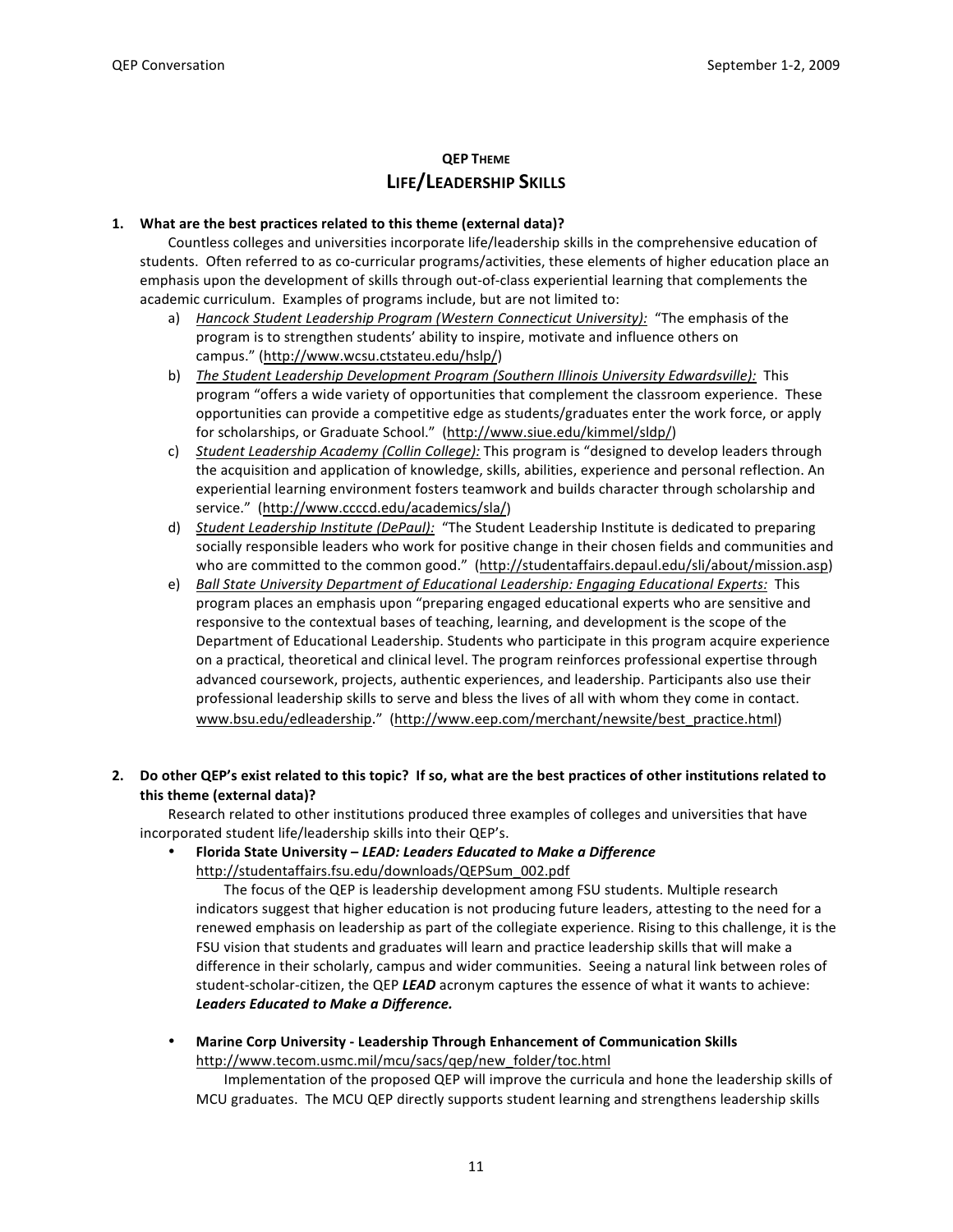critical for the demanding jobs students will be asked to perform after graduation. MCU students arrive with varying degrees of competence in communication skills. The QEP is designed to improve the abilities of all students through positive reinforcement and continual feedback on the execution of the student writing and speaking requirements across the curricula. The MCU QEP has four goals:

- (1) Standardize and strengthen university-wide assessment of communication skills;
- (2) Improve student written communication skills;
- (3) Improve student verbal communication skills; and,
- (4) Develop a Leadership Communication Skills Center (LCSC).
- Rollins College Education for Citizenship and Leadership In Local and Global Communities http://tars.rollins.edu/QEP/

The mission of the QEP is to enhance student learning by developing an institutional culture that embraces local and global citizenship and leadership. Grounded by student learning outcomes, the initiatives include specific strategies that will lead to marked improvements in campus culture. The five major initiatives of the plan, to be developed and implemented over five years, are as follows:

- (1) Leadership and citizenship (curricular/co-curricular);
- (2) Student recruitment and retention;
- (3) Academic and social integrity;
- (4) Internationalization; and,
- (5) Diversity.

In support of each of these initiatives, there are learning outcomes, objectives and strategies, and assessment measures. Within Initiative #1 (Leadership and Citizenship), those are:

#### **Learning Outcomes: Leadership and Citizenship**

- " Students will gain knowledge of self, especially in relation to integration with others on campus and within local and global communities.
- " Students will enhance self-perceptions of socially responsible leadership and citizenship, as measured by the Socially Responsible Leadership Scale (SRLS).

#### 3. What are employer expectations for potential employees surrounding this theme?

Based upon the data provided by the MSU Office of Career Services, employers have provided the following data regarding the importance of life/leadership skill enhancement as it relates to preparing students to enter the workforce.

- a) Of the top skills and attributes requested by employers, team work was number three and leadership was number 14. Also, listed as #8 on the list was interpersonal skills.
- b) Employers suggest that students use examples of how they have used these skills in resumes, cover letters and in job interviews.
- c) Duck /Eagle concept. Many employers state that they can train employees in specific skills, but cannot change students' temperament, interpersonal skills, or work ethic; i.e. "can't teach a duck to be an eagle."

Suggestions: Students should take active roles in organizations and class projects. Students should use these specific projects to describe their leadership, teamwork, and interpersonal skills. Students must be able to tell stories about these projects, not just claim to have the skills.

#### 4. How does this theme align with the mission of MSU?

The intentional development of life/leadership skills clearly supports goals 2 (Student Success) and 3 (Productive Partnerships) of the MSU strategic plan (ASPIRE).

#### 5. What are our student data and current practices related to this theme (external data)?

In an effort to promote the development of life/leadership skills, Morehead State University supports a variety of programs and activities. Examples include, but are not limited to, the following: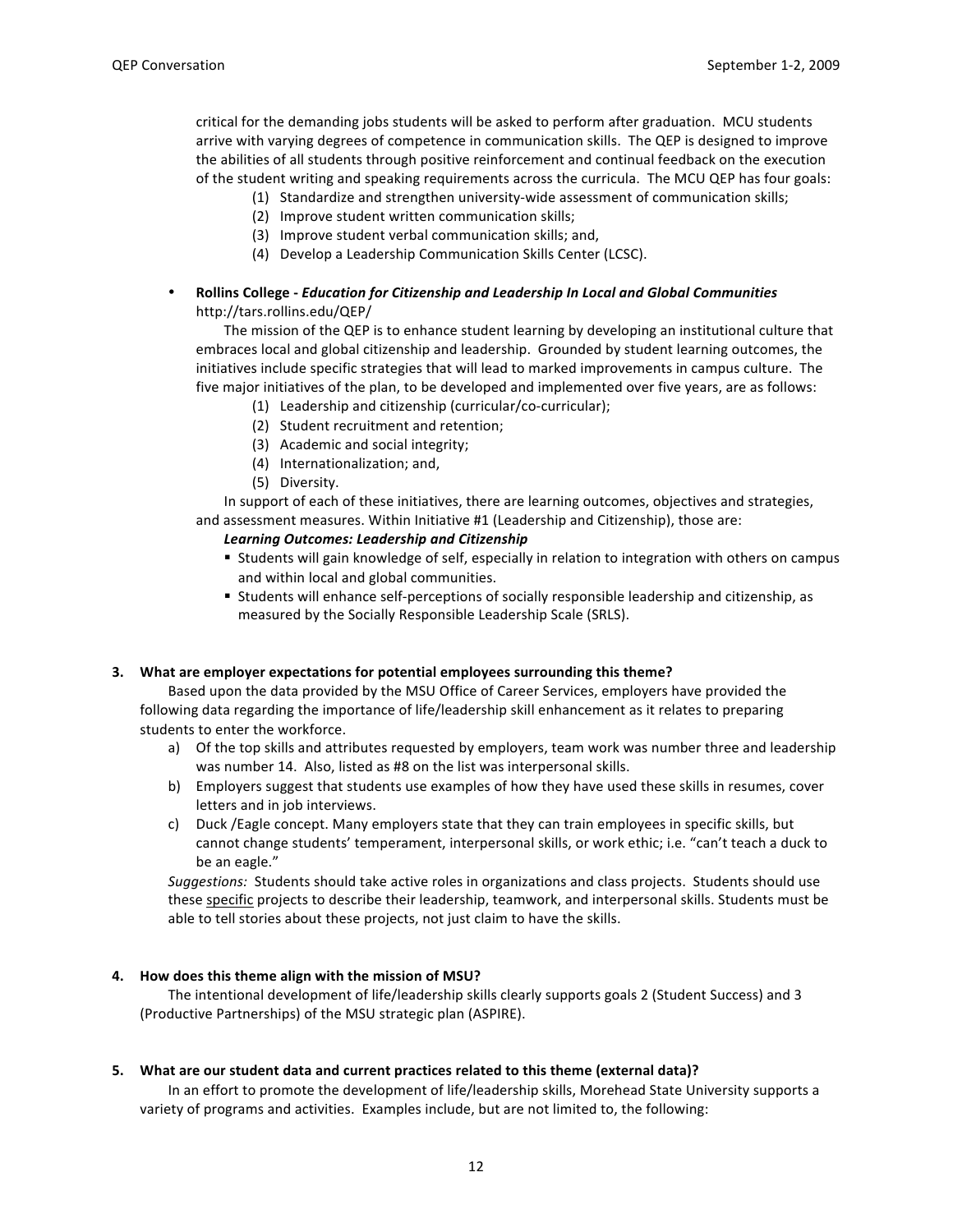- a) LEAD Program: The mission of the Leadership Development Program (LEAD) is to enhance and instill skills and qualities required in leadership environments by educated citizens who contribute time and talent to their community and organizations in a global civilization. The Leadership Learning Community (LLC) is an important part of the LEAD Program and is based on two fundamental components: rigorous scholarship and active community engagement. This combination of theory and practice seeks to foster academic excellence, creativity, self-knowledge, self-discipline, personal and civic responsibility, public spiritedness, effective communication skills, good moral character, and the ability to work in a mutually cooperative way. These aims are accomplished through classical liberal arts studies and are grounded in everyday life, the cultivation of a global perspective, and the opportunity for local and regional service. (Adopted LEAD Advisory Committee, 01.24.2008)
- b) Student Organizations: In an effort to promote student leadership, campus involvement, management skills, etc., the Office of Student Activities provides support and resources to student organization. Students are encouraged to form new organizations to meet their unique needs and/or join groups with long-standing traditions on campus. In 2008-09, there were 111 recognized student organizations. These groups have student leaders who manage their agendas on an annual basis. In addition, students serve as members of umbrella organizations such as Student Government Association (SGA), Residence Hall Association (RHA), Interfraternity Council (IFC), Panhellenic Council, National Pan-Hellenic Council (NPHC), Student Programming Board (SPB). Participating in a student organization allows individuals the opportunity to develop transferable skills can be utilized during and after their college career.
- c) Undergraduate Fellowships: The MSU Undergraduate Research Fellowship Program was specifically designed to provide talented undergraduate students with the opportunity to work as a junior colleague with a faculty scholar/mentor on a research project, where research is broadly defined as the scholarly and creative work associated with all disciplines. The program is open to all full-time undergraduate students who meet one or more of the following criteria: 1) ACT Comp of 24 or higher; 2) overall cumulative and within major GPA of 3.00 or higher; and/or 3) other evidence of research potential. Faculty mentors must provide evidence of an active research/creative productions program (e.g., publications, grants, exhibitions, performances, etc.). Students may work up to 15 hours per week during the academic year and the fellowship is renewable for up to 4 years with satisfactory progress.
- d) Resident Advisors: The resident advisor (RA) position places an emphasis upon the development of life/leadership skills. Through the development and implementation of skills related to conflict resolution, personnel management, time management, administrative tasks, role modeling, etc., the RA position truly enhances the life/leadership skills of students. On an annual basis, the MSU Housing Office employs 65 resident advisors. Resident Advisors are responsible for the well being of all residents within his/her residence hall. The primary role of the RA is to assist residents in achieving their goals both personally and academically. The RA serves as a facilitator encouraging cooperation and consideration within group-living environments and is expected to help build a community atmosphere by initiating and helping to organize floor and/or hall programs/activities. S/he serves as an informational resource concerning the MSU campus, policies, organizations and the residence halls.
- e) Emerging Leaders Symposium: The mission of MSU's Emerging Leaders Symposium (ELS) is to provide students practical skills, knowledge of theoretical foundations of leadership, opportunities to network and information on further leadership opportunities on and off campus. In 2008, 73 students participated in the ELS program and 94 students in 2007. Students in the ELS program will be provided instruction on communication techniques, problem solving, decision-making tactics and life skills. They will: (1) learn self management skills such as time, stress and financial management; 2) have an opportunity to practice intercommunication skills amongst themselves and with university and community leaders; 3) be introduced to leadership styles and will have an opportunity to assess their own style; and 4) be provided a comprehensive set of leadership opportunities provided on campus (i.e. RA position, orientation leader positions, etc.) and be shown how to apply for such positions.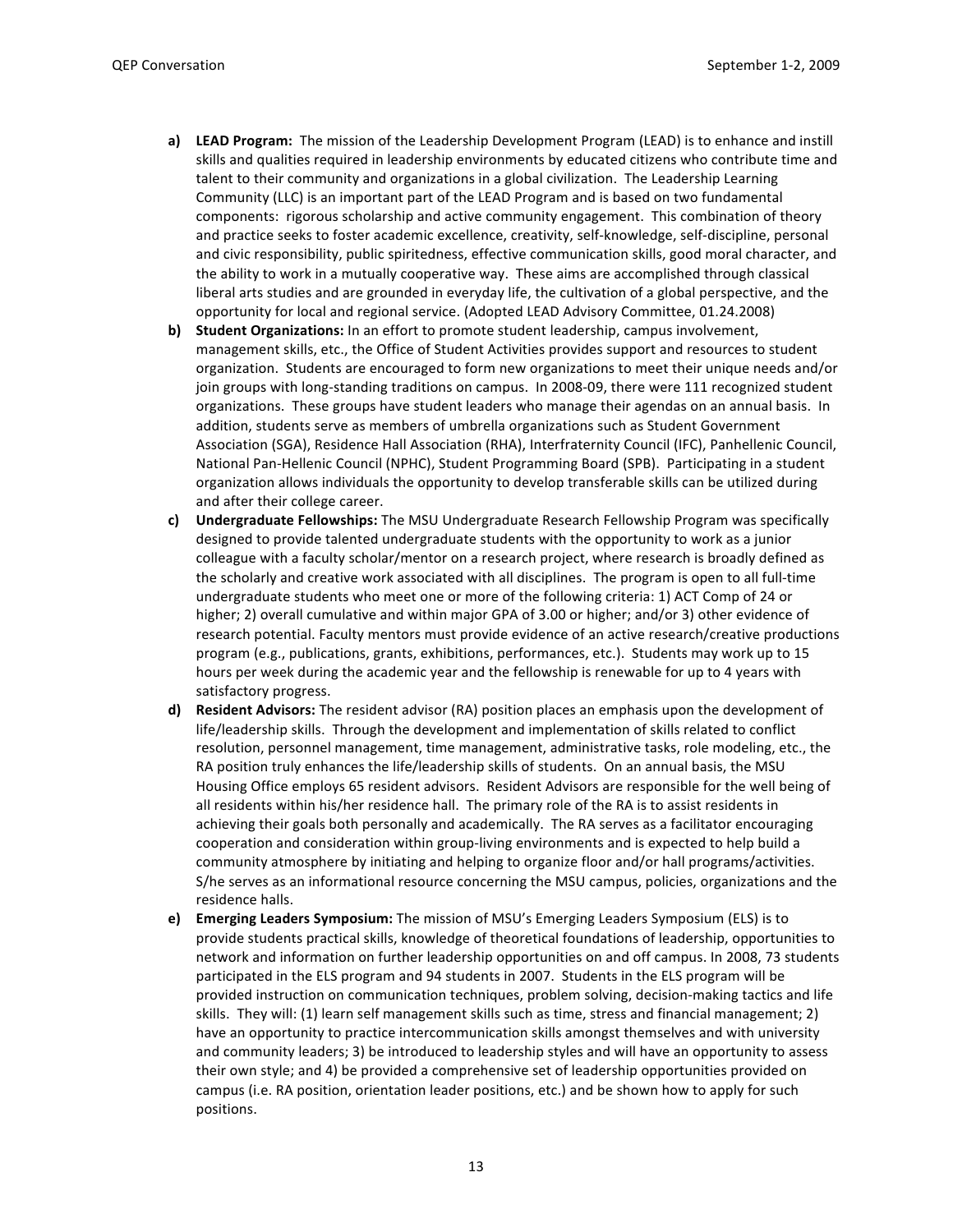### **QEP THEME ORAL/WRITTEN COMMUNICATION**

#### 1. What are the best practices related to this theme (external data)?

Within the past two decades, there has been a substantial shift in the pedagogy of writing and speaking at all levels. This shift represents a more informed understanding of how an individual learns rather than attending almost exclusively to the mechanics of the skill. Thus the emphasis in instruction is focused on the process as well as the product. Another aspect of this approach translates into writing and speaking for a variety of purposes, including discipline-specific communication. "Writing across the curriculum," "writing in the disciplines," and "business communication" are examples of this focused approach that attends to the specific modes of communication within each discipline. This focus, in turn, has implications for the workplace. Preparing learners to be successful and effective communicators in the workplace may be a viable outcome for programs.

Brain research has also had an impact on pedagogy as it reveals the need for making connections (or creating opportunities for making connections) among information, data, processes, and practices. While it has long been understood that transference of skills and knowledge across disciplines may not automatically occur, this cutting edge research helps in understanding the why and the how of such phenomena.

Finally, the prevalence and easy availability of new technologies as well as a keener awareness of accessibility on a global scale (literally) have made the necessity of integrating technology into the college curriculum a given. The use of these myriad resources for both teaching and learning appears to be endless. As technology becomes a more prevalent aspect of learning, research has focused on several areas that relate to both writing and oral communication. E-portfolios, podcasts, blogging, and videoconferencing are just a few ways that learners are making use of the plethora of technology.

2. Do other QEP's exist related to this topic? If so, what are the best practices of other institutions related to this theme (external data)?

#### University of Southern Mississippi - Finding a Voice: Improving Oral and Written Competencies http://www.usm.edu/qep/QEP plan.html

The mission of *Finding a Voice* is to improve oral and written communication skills among students at The University of Southern Mississippi. This QEP involved the establishment of a Writing Center and a Speaking Center. Several student learning outcomes for oral and written communication were established for each area of communication. The first four outcomes of each area (content, organization, language, and adaptation to audience and context) highlight the commonalities of oral and written communication.

In achieving the mission of improving oral and written communication skills among students at Southern Miss, the following goals were established:

- Goal 1: Finding a Voice will result in faculty pedagogies that strengthen the oral and written communication skills of students at The University of Southern Mississippi.
- Goal 2: Finding a Voice will create a learning environment that offers enhanced support for speaking and writing, which includes the availability of one-on-one instruction and technologies in these areas.
- Goal 3: Finding a Voice will result in more effective assessment of oral and written learning.

#### University of Miami - Communication Across the Curriculum

http://www7.miami.edu/um\_global\_static\_files/sacs\_department\_files/QEP%20FINAL.pdf

Technology, particularly the Internet, has given rise to the creation and dissemination of unprecedented amounts of information. Students utilize a whole range of technology tools such as the computer, cell phones, Personal Digital Assistants (PDAs), and gaming devices to gather, share, and distribute information. Students' use of technology provides opportunities to extend the scope of their information literacy skills and enhance critical engagement and representation of knowledge relevant to their academic experience. The QEP Communication Across the Curriculum is designed to:

a) Improve the learning environment and prepare students to be effective communicators;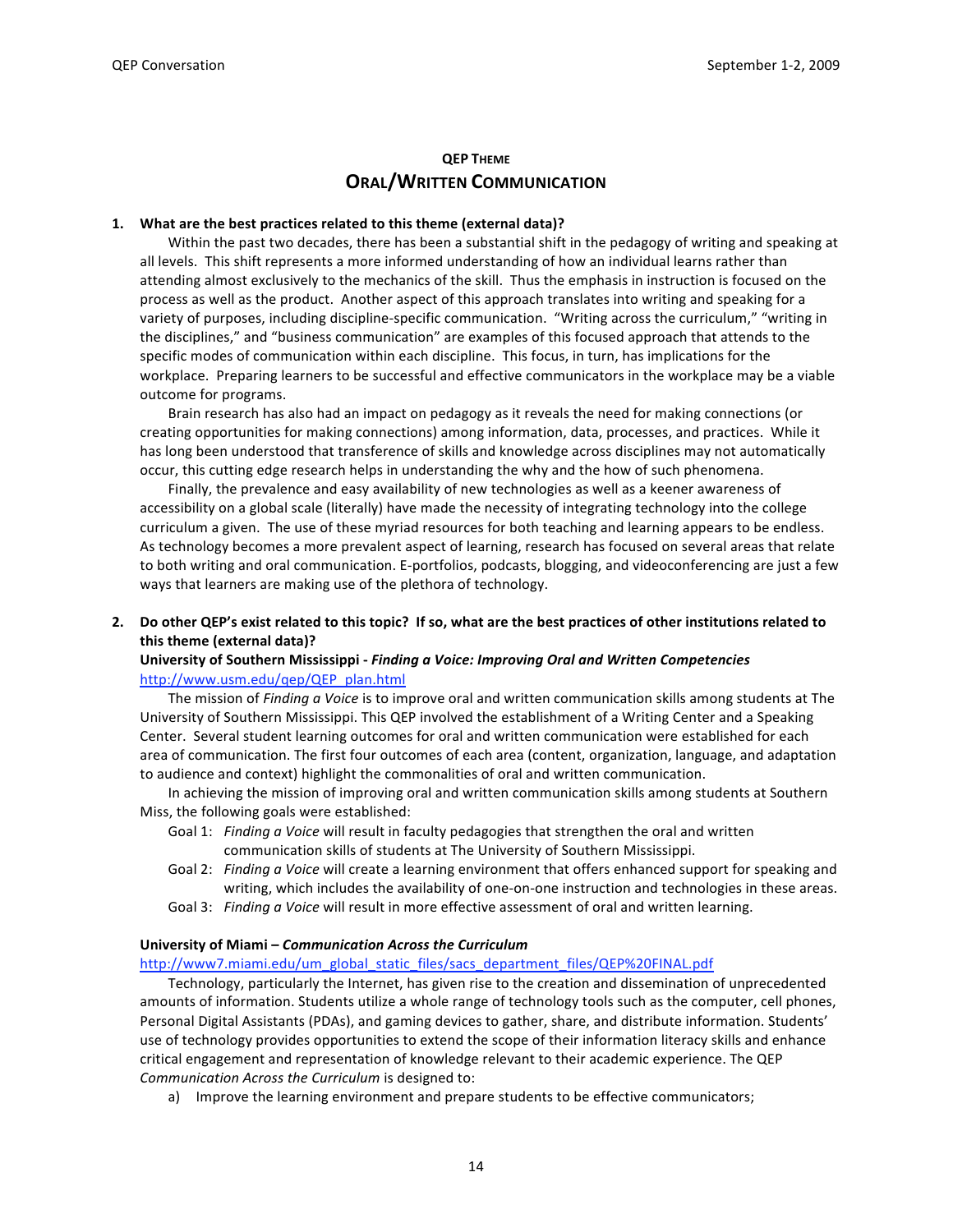- b) Provide faculty development and support for full-time faculty members who would like to include new media or oral communication in their classes but need training and an environment in which to realize their aspiration;
- c) Embrace existing classes offered by full-time faculty members at the University that are either utilizing new media and/or oral communication in the classroom but do not currently have institutional support to do so purposively; and,
- d) Support a small number of new interdisciplinary classes that will be offered on an experimental basis by full-time faculty members as special courses that incorporate information literacy and utilize new media and/or oral communication for collaborative teaching and learning.

#### University of Mississippi - Improved Student Writing http://www.olemiss.edu/gep/gepfull.html

The goal of The University of Mississippi QEP is to improve student writing, with an initial focus on freshman writing. UM designed the QEP to achieve five desired student learning outcomes focused on Writing Process, Exploration and Argumentation, Purposes and Audience, Reasearch, and Conventions and Mechanics. Their strategic approach includes reshaping the freshman writing curriculum, improving writing support services and resources, and enhancing the teaching-learning environment. Their QEP seeks to create a wellordered, consistent, and sharply focused freshman writing program. Implementing the QEP will benefit firstyear students by making expected learning outcomes clear and consistent across different sections of the same writing courses, as well as in tutoring experiences and other writing support areas. Clarity and consistency in approach, combined with increased student involvement in community-based assessment, will help students evaluate their own writing and encourage them to seek consultation and engage in peer review; they will have a clear and consistent starting place from which to work.

#### Albany State University - Writing Realized: Developing Writing Literacies in a Technological Age http://www.asurams.edu/president/governance/gep.php

Students enrolled in the QEP classes will demonstrate enhanced writing competencies in five writing literacies: information acquisition (research), critical thinking, technological applications, visual constructs, and reflective practice. ASU will implement a university-wide program to impact student writing literacies in the disciplines represented in the undergraduate core curriculum. The program will build upon and expand the writing curriculum of the Department of English, Modern Languages and Mass Communication so that student learning in the courses in the freshman/sophomore core curriculum is more writing-centered. To develop the program, the professional staff will design and conduct workshops to equip faculty with teaching methods that infuse writing into their courses and thus positively impact student learning. The plan is to incorporate the writing intervention strategies into one course section of every discipline represented in the core, thereby impacting students early in their college years with learning that is writing centered and promotes the development of students' writing literacies skills. The design of this plan will provide a means for the University to address its strategic goals to serve the educational needs of its students and provide state of the art technology in support of its mission

#### **Other QEPs of Note:**

Columbus State University- http://sacs.colstate.edu/qep/CSUQEPcdversion1-23-2006.pdf Converse College - http://www.converse.edu/qep UAB-http://main.uab.edu/Sites/DOE/QEP/50582/ McNeese State-http://www.mcneese.edu/write/ Barton College- http://www.barton.edu/pdf/qep2008.pdf

#### 3. What are employer expectations for potential employees surrounding this theme (external data)?

- 1. This is the number one request from employers nationwide every year.
- 2. Employers who recruit at MSU say on surveys that MSU students need to learn to introduce themselves, express ideas verbally, and be able to talk about the skills and accomplishments they have to offer an employer.
- 3. Employers complain that students do not write emails and memos in a professional manner.